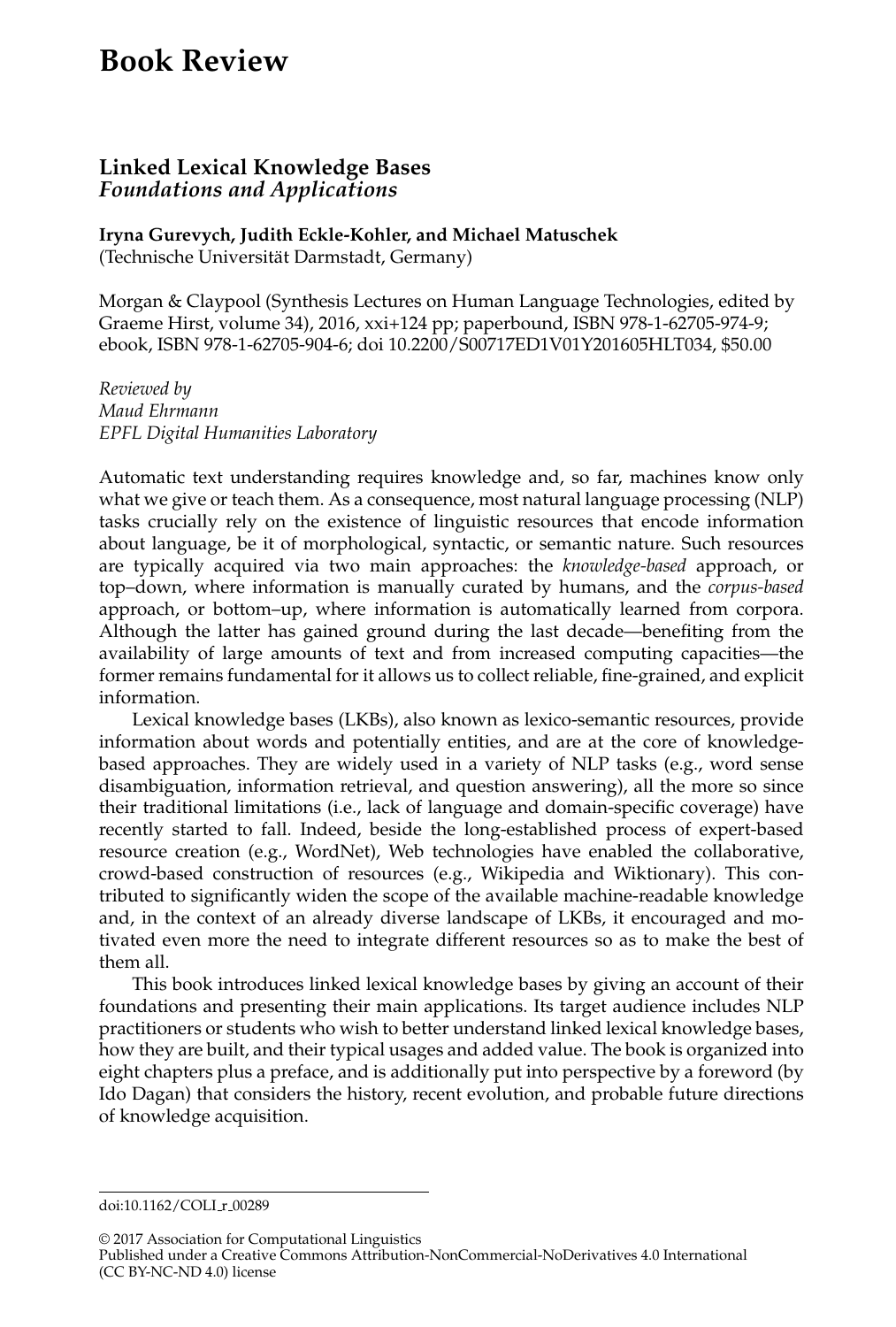Chapter 1 presents lexical knowledge bases at large. It first defines an LKB and reviews the different types of information it can hold. Then, main representatives of LKBs are introduced, considering first expert-built LKBs, followed by collaboratively constructed ones. A variety of LKBs are thus presented, from WordNets to FrameNets via Wiktionary and OmegaWiki, and, for each one, information types, main advantages, and typical usages are explained. Finally, a small section is dedicated to lexical knowledge representation standards; however, the authors specify that it is a rather side topic. Overall, besides giving the reader the necessary background for understanding the role and the importance of LKBs, this chapter makes the point of the great heterogeneity of information types and their organization in LKBs, thereby introducing the rationale for their joint use.

Chapter 2 introduces linked lexical knowledge bases (LLKB). It starts with the basic consideration of what does linking two LKBs mean, and at which level can it be done. As a consequence, two formal definitions are introduced, one of *word sense linking*, and the other of *linked lexical knowledge base*. Given these fundamentals, the chapter moves on with the consideration of previous efforts to combine LKBs. The earliest work mentioned dates back to 1994 with an attempt to link WordNet to the Longman Dictionary of Contemporary English; later on, linking between expertbuilt LKBs gradually gives way to the integration of collaboratively built resources. After this overview, the chapter focuses more specifically on two existing large-scale LLKBs, namely, *Uby* and *BabelNet*, and explains how they complement each other. Their different philosophies are indeed nicely grasped and presented with, among others, the fact that Uby was originally designed to cover verb information and models sources separately, whereas BabelNet initially focused on nouns, targeting a high level of multilinguality and combining information in a unified frame. Lastly, the chapter considers manual and collaborative linking of resources, as a transition towards their necessary automatic alignment.

Chapter 3 represents the core of the book and is dedicated to linking algorithms. To better specify what corresponds to the task of LKB linking, the chapter first presents what it is *not* and differentiates it from ontology matching, database schema matching, and graph matching. Once this framework is established, evaluation metrics and main approaches for automatic word sense alignment are introduced. The task of computing the similarity between two word senses usually relies on the exploitation of either sense definitions (gloss similarity-based word sense linking), resource's structure (graph structure-based word sense linking), or both (joint modeling). The feasibility and efficiency of an approach naturally depend on the type of information a resource contains, its degree of structuring, and the covered language(s). Each of these aspects is well explained and documented, with definitions and reviews of existing work.

Chapter 4 discusses the added value of LLKBs with respect to the widely defined task of "textual units disambiguation," which encompasses here word sense disambiguation, entity linking, and semantic role labeling. Fundamental disambiguation approaches are detailed (Lesk-based, graph-based, and machine learning-based) and an overview of work in each area is presented. It is shown that both rule-based and graph-based approaches benefit from the usage of LLKBs, for they provide richer sense representations with, for example, aggregated gloss information or dense networks of semantic relations. Additionally, LLKBs also benefit the task of sense clustering, as they offer more flexibility and tuning possibilities, and can also be used to produce multilayered sense-annotated corpora for evaluation and/or training purposes.

Chapter 5 examines further the potential of LLKBs and considers advanced disambiguation methods such as distant supervision and continuous vector space models